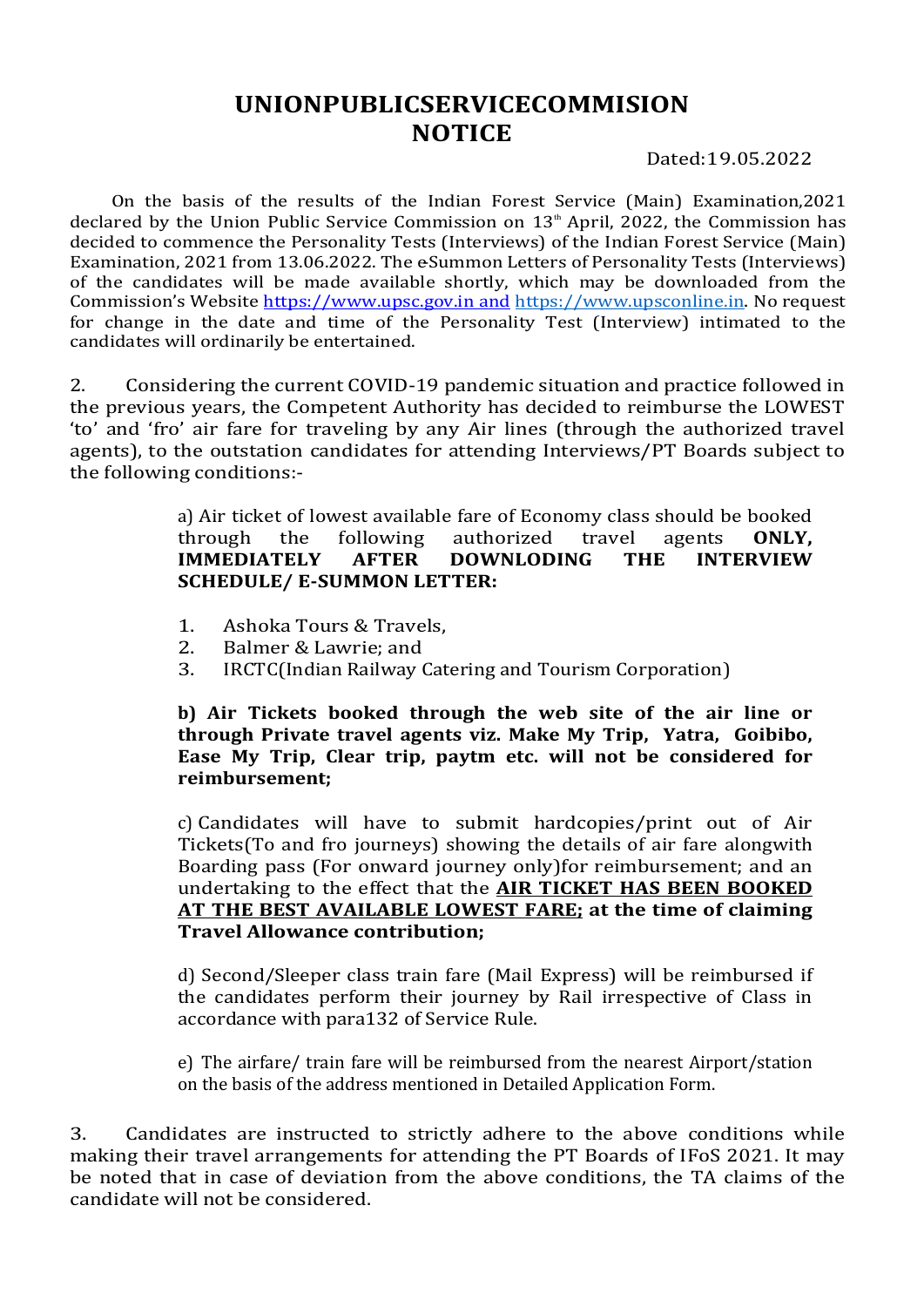4. The schedule for Personality Tests (Interviews) of the Indian Forest Service (Main) Examination, 2021 is given below:

| SI              | Roll_No | DAY & DATE            | SESSION & Interview time |
|-----------------|---------|-----------------------|--------------------------|
| 1               | 1035382 | Monday, 13 June 2022  | FORENOON AT 0900 HRS.    |
| $\overline{2}$  | 0870790 | Monday, 13 June 2022  | FORENOON AT 0900 HRS.    |
| 3               | 0809189 | Monday, 13 June 2022  | FORENOON AT 0900 HRS.    |
| 4               | 1010287 | Monday, 13 June 2022  | FORENOON AT 0900 HRS.    |
| 5               | 0118886 | Monday, 13 June 2022  | FORENOON AT 0900 HRS.    |
| 6               | 0315212 | Monday, 13 June 2022  | FORENOON AT 0900 HRS.    |
| 7               | 5000605 | Monday, 13 June 2022  | FORENOON AT 0900 HRS.    |
| 8               | 7602211 | Monday, 13 June 2022  | FORENOON AT 0900 HRS.    |
| 9               | 0814596 | Monday, 13 June 2022  | FORENOON AT 0900 HRS.    |
| 10              | 6109197 | Monday, 13 June 2022  | FORENOON AT 0900 HRS.    |
| $\overline{11}$ | 0831679 | Monday, 13 June 2022  | FORENOON AT 0900 HRS.    |
| 12              | 7910395 | Monday, 13 June 2022  | FORENOON AT 0900 HRS.    |
| 13              | 7002601 | Monday, 13 June 2022  | FORENOON AT 0900 HRS.    |
| 14              | 5814158 | Monday, 13 June 2022  | FORENOON AT 0900 HRS.    |
| 15              | 5800486 | Monday, 13 June 2022  | FORENOON AT 0900 HRS.    |
| $\overline{16}$ | 0864355 | Monday, 13 June 2022  | AFTERNOON AT 1300 HRS.   |
| $\overline{17}$ | 8600231 | Monday, 13 June 2022  | AFTERNOON AT 1300 HRS.   |
| 18              | 0876168 | Monday, 13 June 2022  | AFTERNOON AT 1300 HRS.   |
| 19              | 1125987 | Monday, 13 June 2022  | AFTERNOON AT 1300 HRS.   |
| 20              | 7702034 | Monday, 13 June 2022  | AFTERNOON AT 1300 HRS.   |
| 21              | 0824644 | Monday, 13 June 2022  | AFTERNOON AT 1300 HRS.   |
| 22              | 0823454 | Monday, 13 June 2022  | AFTERNOON AT 1300 HRS.   |
| 23              | 6900208 | Monday, 13 June 2022  | AFTERNOON AT 1300 HRS.   |
| $\overline{24}$ | 1300984 | Monday, 13 June 2022  | AFTERNOON AT 1300 HRS.   |
| 25              | 2200468 | Monday, 13 June 2022  | AFTERNOON AT 1300 HRS.   |
| 26              | 6404798 | Monday, 13 June 2022  | AFTERNOON AT 1300 HRS.   |
| 27              | 0833431 | Monday, 13 June 2022  | AFTERNOON AT 1300 HRS.   |
| 28              | 0304468 | Monday, 13 June 2022  | AFTERNOON AT 1300 HRS.   |
| 29              | 5404724 | Monday, 13 June 2022  | AFTERNOON AT 1300 HRS.   |
| 30              | 0872771 | Monday, 13 June 2022  | AFTERNOON AT 1300 HRS.   |
| 31              | 0705673 | Monday, 13 June 2022  | AFTERNOON AT 1300 HRS.   |
| $\overline{32}$ | 0708531 | Monday, 13 June 2022  | AFTERNOON AT 1300 HRS.   |
| 33              | 0837748 | Monday, 13 June 2022  | AFTERNOON AT 1300 HRS.   |
| 34              | 1903658 | Tuesday, 14 June 2022 | FORENOON AT 0900 HRS.    |
| 35              | 0410838 | Tuesday, 14 June 2022 | FORENOON AT 0900 HRS.    |
| 36              | 6204269 | Tuesday, 14 June 2022 | FORENOON AT 0900 HRS.    |
| 37              | 1043643 | Tuesday, 14 June 2022 | FORENOON AT 0900 HRS.    |
| 38              | 6626898 | Tuesday, 14 June 2022 | FORENOON AT 0900 HRS.    |
| 39              | 1210383 | Tuesday, 14 June 2022 | FORENOON AT 0900 HRS.    |
| 40              | 6600308 | Tuesday, 14 June 2022 | FORENOON AT 0900 HRS.    |
| 41              | 0883210 | Tuesday, 14 June 2022 | FORENOON AT 0900 HRS.    |
| 42              | 0504688 | Tuesday, 14 June 2022 | FORENOON AT 0900 HRS.    |
| 43              | 6906729 | Tuesday, 14 June 2022 | FORENOON AT 0900 HRS.    |
| 44              | 0707469 | Tuesday, 14 June 2022 | FORENOON AT 0900 HRS.    |
| 45              | 0853034 | Tuesday, 14 June 2022 | FORENOON AT 0900 HRS.    |
| 46              | 0312181 | Tuesday, 14 June 2022 | FORENOON AT 0900 HRS.    |
| 47              | 0877089 | Tuesday, 14 June 2022 | FORENOON AT 0900 HRS.    |
| 48              | 4109744 | Tuesday, 14 June 2022 | FORENOON AT 0900 HRS.    |
| 49              | 0811577 | Tuesday, 14 June 2022 | FORENOON AT 0900 HRS.    |
| 50              | 6305234 | Tuesday, 14 June 2022 | FORENOON AT 0900 HRS.    |
| 51              | 0823038 | Tuesday, 14 June 2022 | FORENOON AT 0900 HRS.    |
| 52              | 6616266 | Tuesday, 14 June 2022 | AFTERNOON AT 1300 HRS.   |
| 53              | 7104937 | Tuesday, 14 June 2022 | AFTERNOON AT 1300 HRS.   |
| 54              | 3517204 | Tuesday, 14 June 2022 | AFTERNOON AT 1300 HRS.   |
| 55              | 7900774 | Tuesday, 14 June 2022 | AFTERNOON AT 1300 HRS.   |
|                 |         |                       |                          |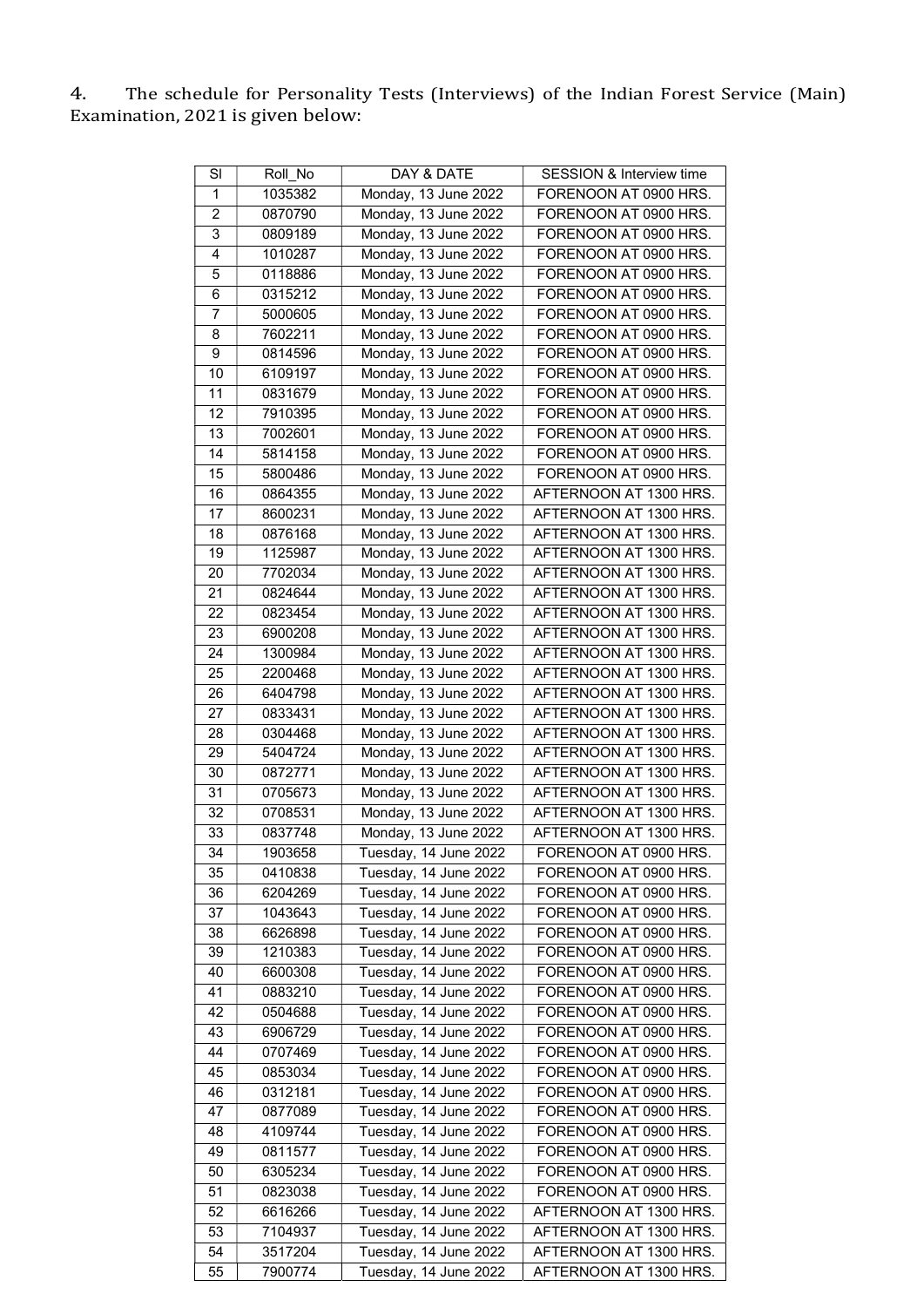| 56               | 0834723 | Tuesday, 14 June 2022                              | AFTERNOON AT 1300 HRS. |
|------------------|---------|----------------------------------------------------|------------------------|
| 57               | 7101023 | Tuesday, 14 June 2022                              | AFTERNOON AT 1300 HRS. |
| 58               | 5609474 | Tuesday, 14 June 2022                              | AFTERNOON AT 1300 HRS. |
| 59               | 7805317 | Tuesday, 14 June 2022                              | AFTERNOON AT 1300 HRS. |
| 60               | 0827110 | Tuesday, 14 June 2022                              | AFTERNOON AT 1300 HRS. |
| 61               | 6702224 | Tuesday, 14 June 2022                              | AFTERNOON AT 1300 HRS. |
| 62               | 6509616 | Tuesday, 14 June 2022                              | AFTERNOON AT 1300 HRS. |
| 63               | 0801208 | Tuesday, 14 June 2022                              | AFTERNOON AT 1300 HRS. |
| 64               | 4118984 | Tuesday, 14 June 2022                              | AFTERNOON AT 1300 HRS. |
| 65               | 2405979 | Tuesday, 14 June 2022                              | AFTERNOON AT 1300 HRS. |
| 66               | 0331781 | Tuesday, 14 June 2022                              | AFTERNOON AT 1300 HRS. |
| 67               | 1117067 | Tuesday, 14 June 2022                              | AFTERNOON AT 1300 HRS. |
| 68               | 0412072 | Tuesday, 14 June 2022                              | AFTERNOON AT 1300 HRS. |
| 69               | 6801186 | Tuesday, 14 June 2022                              | AFTERNOON AT 1300 HRS. |
|                  |         |                                                    |                        |
| 70               | 0840213 | Wednesday, 15 June 2022<br>Wednesday, 15 June 2022 | FORENOON AT 0900 HRS.  |
| 71               | 0404313 |                                                    | FORENOON AT 0900 HRS.  |
| $\overline{72}$  | 0326317 | Wednesday, 15 June 2022                            | FORENOON AT 0900 HRS.  |
| 73               | 1036976 | Wednesday, 15 June 2022                            | FORENOON AT 0900 HRS.  |
| 74               | 0502145 | Wednesday, 15 June 2022                            | FORENOON AT 0900 HRS.  |
| 75               | 5110593 | Wednesday, 15 June 2022                            | FORENOON AT 0900 HRS.  |
| 76               | 1119274 | Wednesday, 15 June 2022                            | FORENOON AT 0900 HRS.  |
| 77               | 0620583 | Wednesday, 15 June 2022                            | FORENOON AT 0900 HRS.  |
| 78               | 1211459 | Wednesday, 15 June 2022                            | FORENOON AT 0900 HRS.  |
| 79               | 1106847 | Wednesday, 15 June 2022                            | FORENOON AT 0900 HRS.  |
| 80               | 0812068 | Wednesday, 15 June 2022                            | FORENOON AT 0900 HRS.  |
| 81               | 5607134 | Wednesday, 15 June 2022                            | FORENOON AT 0900 HRS.  |
| 82               | 0409835 | Wednesday, 15 June 2022                            | FORENOON AT 0900 HRS.  |
| 83               | 0110689 | Wednesday, 15 June 2022                            | FORENOON AT 0900 HRS.  |
| 84               | 7902370 | Wednesday, 15 June 2022                            | FORENOON AT 0900 HRS.  |
| 85               | 6310404 | Wednesday, 15 June 2022                            | FORENOON AT 0900 HRS.  |
| 86               | 0315868 | Wednesday, 15 June 2022                            | FORENOON AT 0900 HRS.  |
| 87               | 0838456 | Wednesday, 15 June 2022                            | FORENOON AT 0900 HRS.  |
| 88               | 0830565 | Wednesday, 15 June 2022                            | AFTERNOON AT 1300 HRS. |
| 89               | 0306023 | Wednesday, 15 June 2022                            | AFTERNOON AT 1300 HRS. |
| 90               | 6413809 | Wednesday, 15 June 2022                            | AFTERNOON AT 1300 HRS. |
| 91               | 0876037 | Wednesday, 15 June 2022                            | AFTERNOON AT 1300 HRS. |
| 92               | 1133459 | Wednesday, 15 June 2022                            | AFTERNOON AT 1300 HRS. |
| 93               | 0851720 | Wednesday, 15 June 2022                            | AFTERNOON AT 1300 HRS. |
| 94               | 0859480 | Wednesday, 15 June 2022                            | AFTERNOON AT 1300 HRS. |
| 95               | 3530674 | Wednesday, 15 June 2022                            | AFTERNOON AT 1300 HRS. |
| 96               | 0879483 | Wednesday, 15 June 2022                            | AFTERNOON AT 1300 HRS. |
| 97               | 0315234 | Wednesday, 15 June 2022                            | AFTERNOON AT 1300 HRS. |
| 98               | 0856585 | Wednesday, 15 June 2022                            | AFTERNOON AT 1300 HRS. |
| 99               | 0831517 | Wednesday, 15 June 2022                            | AFTERNOON AT 1300 HRS. |
| 100              | 5103799 | Wednesday, 15 June 2022                            | AFTERNOON AT 1300 HRS. |
| 101              | 2209162 | Wednesday, 15 June 2022                            | AFTERNOON AT 1300 HRS. |
| 102              | 1203636 | Wednesday, 15 June 2022                            | AFTERNOON AT 1300 HRS. |
| 103              | 7808206 | Wednesday, 15 June 2022                            | AFTERNOON AT 1300 HRS. |
| 104              | 1039709 | Wednesday, 15 June 2022                            | AFTERNOON AT 1300 HRS. |
| 105              | 0311207 | Wednesday, 15 June 2022                            | AFTERNOON AT 1300 HRS. |
| 106              | 1202342 | Thursday, 16 June 2022                             | FORENOON AT 0900 HRS.  |
| 107              | 6505404 | Thursday, 16 June 2022                             | FORENOON AT 0900 HRS.  |
| 108              | 1226132 | Thursday, 16 June 2022                             | FORENOON AT 0900 HRS.  |
| 109              | 0413946 | Thursday, 16 June 2022                             | FORENOON AT 0900 HRS.  |
| 110              | 0820763 | Thursday, 16 June 2022                             | FORENOON AT 0900 HRS.  |
| 111              | 3537023 | Thursday, 16 June 2022                             | FORENOON AT 0900 HRS.  |
| 112              | 0818210 | Thursday, 16 June 2022                             | FORENOON AT 0900 HRS.  |
| 113              | 5302267 | Thursday, 16 June 2022                             | FORENOON AT 0900 HRS.  |
| 114              | 6005052 | Thursday, 16 June 2022                             | FORENOON AT 0900 HRS.  |
| $\overline{115}$ | 0308349 | Thursday, 16 June 2022                             | FORENOON AT 0900 HRS.  |
|                  |         |                                                    |                        |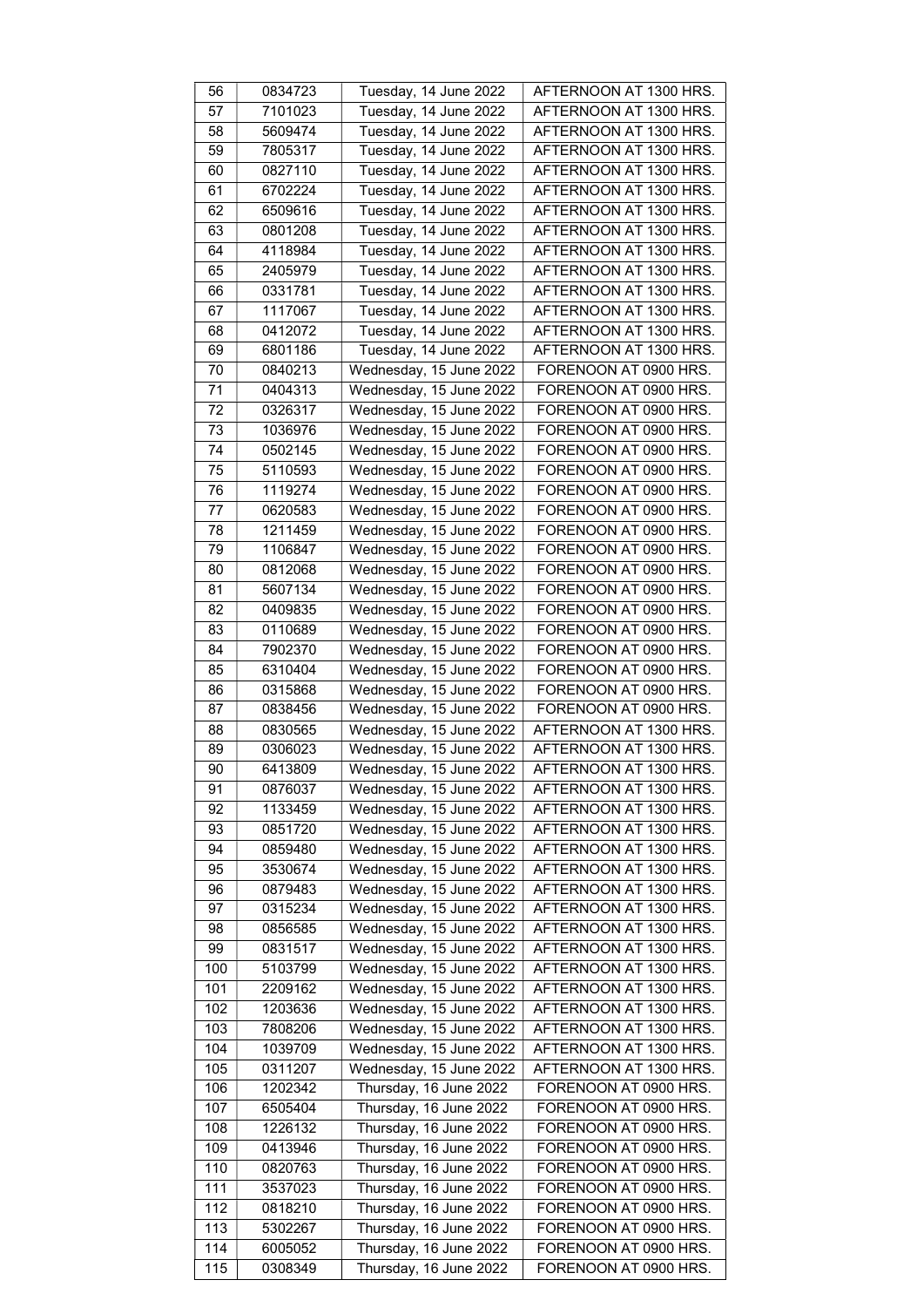| 116              | 6603832 | Thursday, 16 June 2022 | FORENOON AT 0900 HRS.  |
|------------------|---------|------------------------|------------------------|
| 117              | 0877908 | Thursday, 16 June 2022 | FORENOON AT 0900 HRS.  |
| $\overline{118}$ | 0810739 | Thursday, 16 June 2022 | FORENOON AT 0900 HRS.  |
| 119              | 0310504 | Thursday, 16 June 2022 | FORENOON AT 0900 HRS.  |
| 120              | 6900717 | Thursday, 16 June 2022 | FORENOON AT 0900 HRS.  |
| $\overline{121}$ | 7704117 | Thursday, 16 June 2022 | FORENOON AT 0900 HRS.  |
| 122              | 0815637 | Thursday, 16 June 2022 | FORENOON AT 0900 HRS.  |
| 123              | 0811929 | Thursday, 16 June 2022 | FORENOON AT 0900 HRS.  |
| 124              | 5007072 | Thursday, 16 June 2022 | AFTERNOON AT 1300 HRS. |
| 125              | 8500335 | Thursday, 16 June 2022 | AFTERNOON AT 1300 HRS. |
| 126              | 7503840 | Thursday, 16 June 2022 | AFTERNOON AT 1300 HRS. |
| 127              | 6404948 | Thursday, 16 June 2022 | AFTERNOON AT 1300 HRS. |
|                  |         |                        |                        |
| 128              | 6410350 | Thursday, 16 June 2022 | AFTERNOON AT 1300 HRS. |
| 129              | 0823314 | Thursday, 16 June 2022 | AFTERNOON AT 1300 HRS. |
| 130              | 5605706 | Thursday, 16 June 2022 | AFTERNOON AT 1300 HRS. |
| 131              | 5205545 | Thursday, 16 June 2022 | AFTERNOON AT 1300 HRS. |
| 132              | 2617076 | Thursday, 16 June 2022 | AFTERNOON AT 1300 HRS. |
| 133              | 0853568 | Thursday, 16 June 2022 | AFTERNOON AT 1300 HRS. |
| 134              | 0872669 | Thursday, 16 June 2022 | AFTERNOON AT 1300 HRS. |
| 135              | 6614248 | Thursday, 16 June 2022 | AFTERNOON AT 1300 HRS. |
| 136              | 0836261 | Thursday, 16 June 2022 | AFTERNOON AT 1300 HRS. |
| 137              | 0840843 | Thursday, 16 June 2022 | AFTERNOON AT 1300 HRS. |
| 138              | 1505893 | Thursday, 16 June 2022 | AFTERNOON AT 1300 HRS. |
| 139              | 0822371 | Thursday, 16 June 2022 | AFTERNOON AT 1300 HRS. |
| 140              | 0866659 | Thursday, 16 June 2022 | AFTERNOON AT 1300 HRS. |
| $\overline{141}$ | 4905331 | Thursday, 16 June 2022 | AFTERNOON AT 1300 HRS. |
| 142              | 0218096 | Friday, 17 June 2022   | FORENOON AT 0900 HRS.  |
| 143              | 0862830 | Friday, 17 June 2022   | FORENOON AT 0900 HRS.  |
| 144              | 5106260 | Friday, 17 June 2022   | FORENOON AT 0900 HRS.  |
| 145              | 1204204 | Friday, 17 June 2022   | FORENOON AT 0900 HRS.  |
| 146              | 6316501 | Friday, 17 June 2022   | FORENOON AT 0900 HRS.  |
| $\overline{147}$ | 1407676 | Friday, 17 June 2022   | FORENOON AT 0900 HRS.  |
| 148              | 1138136 | Friday, 17 June 2022   | FORENOON AT 0900 HRS.  |
| 149              | 2403422 | Friday, 17 June 2022   | FORENOON AT 0900 HRS.  |
| 150              | 1212240 | Friday, 17 June 2022   | FORENOON AT 0900 HRS.  |
| 151              | 3515988 | Friday, 17 June 2022   | FORENOON AT 0900 HRS.  |
| 152              | 3505770 | Friday, 17 June 2022   | FORENOON AT 0900 HRS.  |
| 153              | 3907828 | Friday, 17 June 2022   | FORENOON AT 0900 HRS.  |
| 154              | 6301413 | Friday, 17 June 2022   | FORENOON AT 0900 HRS.  |
| 155              | 0502085 | Friday, 17 June 2022   | FORENOON AT 0900 HRS.  |
| 156              | 1123946 | Friday, 17 June 2022   | FORENOON AT 0900 HRS.  |
| 157              | 6800548 | Friday, 17 June 2022   | FORENOON AT 0900 HRS.  |
| 158              |         |                        | FORENOON AT 0900 HRS.  |
|                  | 0859097 | Friday, 17 June 2022   |                        |
| 159              | 0812790 | Friday, 17 June 2022   | FORENOON AT 0900 HRS.  |
| 160              | 1519552 | Friday, 17 June 2022   | AFTERNOON AT 1300 HRS. |
| 161              | 4910632 | Friday, 17 June 2022   | AFTERNOON AT 1300 HRS. |
| 162              | 0113710 | Friday, 17 June 2022   | AFTERNOON AT 1300 HRS. |
| 163              | 0865387 | Friday, 17 June 2022   | AFTERNOON AT 1300 HRS. |
| 164              | 8005805 | Friday, 17 June 2022   | AFTERNOON AT 1300 HRS. |
| 165              | 1200984 | Friday, 17 June 2022   | AFTERNOON AT 1300 HRS. |
| 166              | 0300946 | Friday, 17 June 2022   | AFTERNOON AT 1300 HRS. |
| 167              | 6301944 | Friday, 17 June 2022   | AFTERNOON AT 1300 HRS. |
| 168              | 0834409 | Friday, 17 June 2022   | AFTERNOON AT 1300 HRS. |
| 169              | 1219189 | Friday, 17 June 2022   | AFTERNOON AT 1300 HRS. |
| 170              | 0820540 | Friday, 17 June 2022   | AFTERNOON AT 1300 HRS. |
| 171              | 1911136 | Friday, 17 June 2022   | AFTERNOON AT 1300 HRS. |
| 172              | 0501000 | Friday, 17 June 2022   | AFTERNOON AT 1300 HRS. |
| 173              | 0822824 | Friday, 17 June 2022   | AFTERNOON AT 1300 HRS. |
| 174              | 0309044 | Friday, 17 June 2022   | AFTERNOON AT 1300 HRS. |
| 175              | 2637039 | Friday, 17 June 2022   | AFTERNOON AT 1300 HRS. |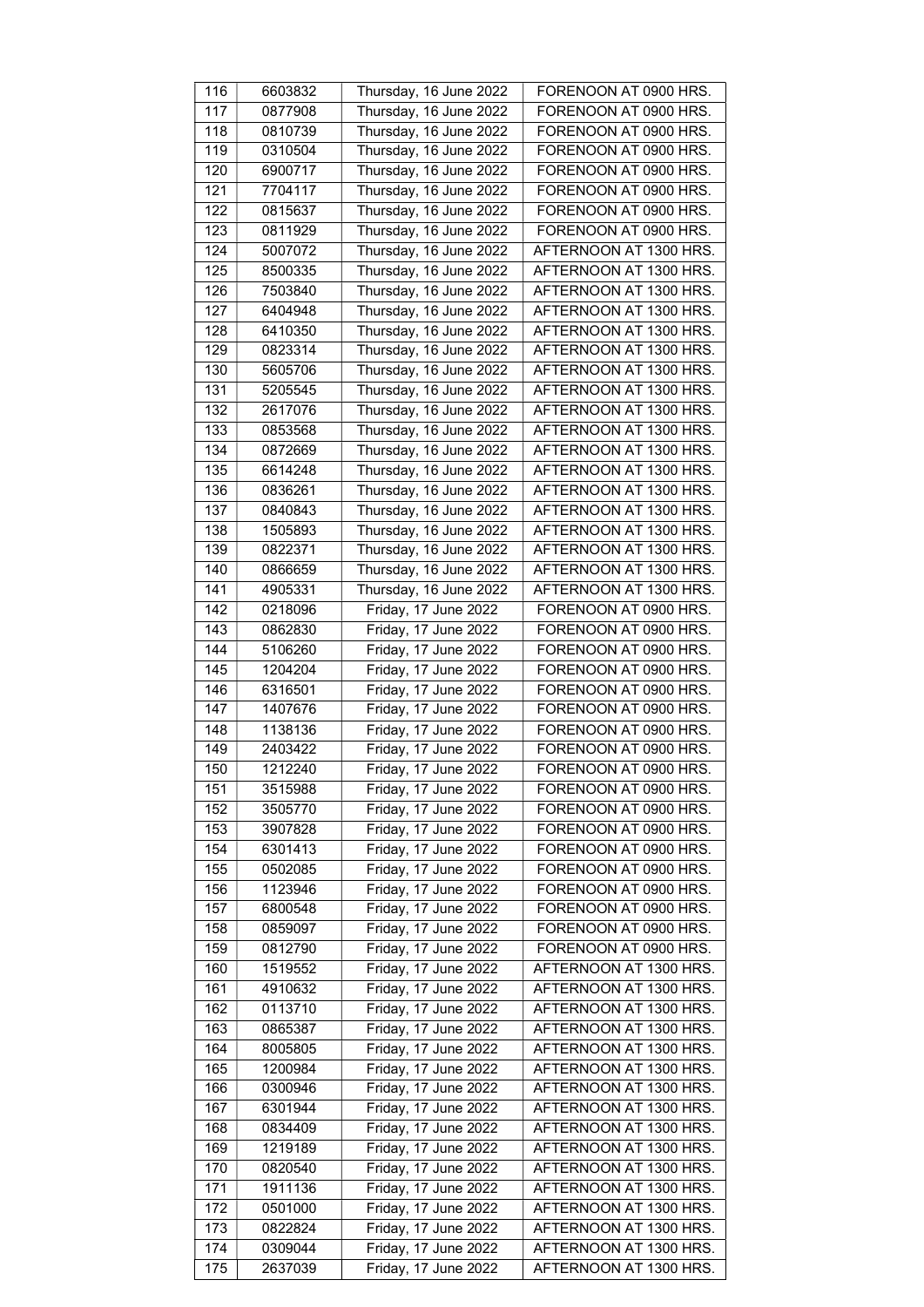| 176 | 0102984 | Friday, 17 June 2022    | AFTERNOON AT 1300 HRS. |
|-----|---------|-------------------------|------------------------|
| 177 | 6605500 | Friday, 17 June 2022    | AFTERNOON AT 1300 HRS. |
| 178 | 8005742 | Monday, 20 June 2022    | FORENOON AT 0900 HRS.  |
| 179 | 0848583 | Monday, 20 June 2022    | FORENOON AT 0900 HRS.  |
| 180 | 0839657 | Monday, 20 June 2022    | FORENOON AT 0900 HRS.  |
| 181 | 1906551 | Monday, 20 June 2022    | FORENOON AT 0900 HRS.  |
| 182 | 0304569 | Monday, 20 June 2022    | FORENOON AT 0900 HRS.  |
| 183 | 2407347 | Monday, 20 June 2022    | FORENOON AT 0900 HRS.  |
| 184 | 1030432 | Monday, 20 June 2022    | FORENOON AT 0900 HRS.  |
| 185 | 2002419 | Monday, 20 June 2022    | FORENOON AT 0900 HRS.  |
| 186 | 7006506 | Monday, 20 June 2022    | FORENOON AT 0900 HRS.  |
| 187 | 0841923 | Monday, 20 June 2022    | FORENOON AT 0900 HRS.  |
|     |         |                         |                        |
| 188 | 6900032 | Monday, 20 June 2022    | AFTERNOON AT 1300 HRS. |
| 189 | 1043270 | Monday, 20 June 2022    | AFTERNOON AT 1300 HRS. |
| 190 | 0324960 | Monday, 20 June 2022    | AFTERNOON AT 1300 HRS. |
| 191 | 0849846 | Monday, 20 June 2022    | AFTERNOON AT 1300 HRS. |
| 192 | 6302055 | Monday, 20 June 2022    | AFTERNOON AT 1300 HRS. |
| 193 | 0868780 | Monday, 20 June 2022    | AFTERNOON AT 1300 HRS. |
| 194 | 0878738 | Monday, 20 June 2022    | AFTERNOON AT 1300 HRS. |
| 195 | 1307251 | Monday, 20 June 2022    | AFTERNOON AT 1300 HRS. |
| 196 | 0407130 | Monday, 20 June 2022    | AFTERNOON AT 1300 HRS. |
| 197 | 4110316 | Monday, 20 June 2022    | AFTERNOON AT 1300 HRS. |
| 198 | 4010015 | Monday, 20 June 2022    | AFTERNOON AT 1300 HRS. |
| 199 | 6101336 | Monday, 20 June 2022    | AFTERNOON AT 1300 HRS. |
| 200 | 0866541 | Tuesday, 21 June 2022   | FORENOON AT 0900 HRS.  |
| 201 | 4122576 | Tuesday, 21 June 2022   | FORENOON AT 0900 HRS.  |
| 202 | 0334758 | Tuesday, 21 June 2022   | FORENOON AT 0900 HRS.  |
| 203 | 6905150 | Tuesday, 21 June 2022   | FORENOON AT 0900 HRS.  |
| 204 | 0821045 | Tuesday, 21 June 2022   | FORENOON AT 0900 HRS.  |
| 205 | 8700022 | Tuesday, 21 June 2022   | FORENOON AT 0900 HRS.  |
| 206 | 0306335 | Tuesday, 21 June 2022   | FORENOON AT 0900 HRS.  |
| 207 | 0214110 | Tuesday, 21 June 2022   | FORENOON AT 0900 HRS.  |
| 208 | 0825159 | Tuesday, 21 June 2022   | FORENOON AT 0900 HRS.  |
| 209 | 0860034 | Tuesday, 21 June 2022   | FORENOON AT 0900 HRS.  |
| 210 | 6304049 | Tuesday, 21 June 2022   | FORENOON AT 0900 HRS.  |
| 211 | 1913613 | Tuesday, 21 June 2022   | FORENOON AT 0900 HRS.  |
| 212 | 2606308 | Tuesday, 21 June 2022   | AFTERNOON AT 1300 HRS. |
| 213 | 1122574 | Tuesday, 21 June 2022   | AFTERNOON AT 1300 HRS. |
| 214 | 6306153 | Tuesday, 21 June 2022   | AFTERNOON AT 1300 HRS. |
| 215 | 0309148 | Tuesday, 21 June 2022   | AFTERNOON AT 1300 HRS. |
| 216 | 0872335 | Tuesday, 21 June 2022   | AFTERNOON AT 1300 HRS. |
|     |         |                         | AFTERNOON AT 1300 HRS. |
| 217 | 6707991 | Tuesday, 21 June 2022   |                        |
| 218 | 0802274 | Tuesday, 21 June 2022   | AFTERNOON AT 1300 HRS. |
| 219 | 5204738 | Tuesday, 21 June 2022   | AFTERNOON AT 1300 HRS. |
| 220 | 5812606 | Tuesday, 21 June 2022   | AFTERNOON AT 1300 HRS. |
| 221 | 1117146 | Tuesday, 21 June 2022   | AFTERNOON AT 1300 HRS. |
| 222 | 1311678 | Tuesday, 21 June 2022   | AFTERNOON AT 1300 HRS. |
| 223 | 5811577 | Tuesday, 21 June 2022   | AFTERNOON AT 1300 HRS. |
| 224 | 0862972 | Wednesday, 22 June 2022 | FORENOON AT 0900 HRS.  |
| 225 | 6602897 | Wednesday, 22 June 2022 | FORENOON AT 0900 HRS.  |
| 226 | 6204937 | Wednesday, 22 June 2022 | FORENOON AT 0900 HRS.  |
| 227 | 1041106 | Wednesday, 22 June 2022 | FORENOON AT 0900 HRS.  |
| 228 | 1129490 | Wednesday, 22 June 2022 | FORENOON AT 0900 HRS.  |
| 229 | 1100809 | Wednesday, 22 June 2022 | FORENOON AT 0900 HRS.  |
| 230 | 1017261 | Wednesday, 22 June 2022 | FORENOON AT 0900 HRS.  |
| 231 | 1221232 | Wednesday, 22 June 2022 | FORENOON AT 0900 HRS.  |
| 232 | 2207898 | Wednesday, 22 June 2022 | FORENOON AT 0900 HRS.  |
| 233 | 6609831 | Wednesday, 22 June 2022 | FORENOON AT 0900 HRS.  |
| 234 | 1105845 | Wednesday, 22 June 2022 | FORENOON AT 0900 HRS.  |
| 235 | 0306737 | Wednesday, 22 June 2022 | FORENOON AT 0900 HRS.  |
|     |         |                         |                        |